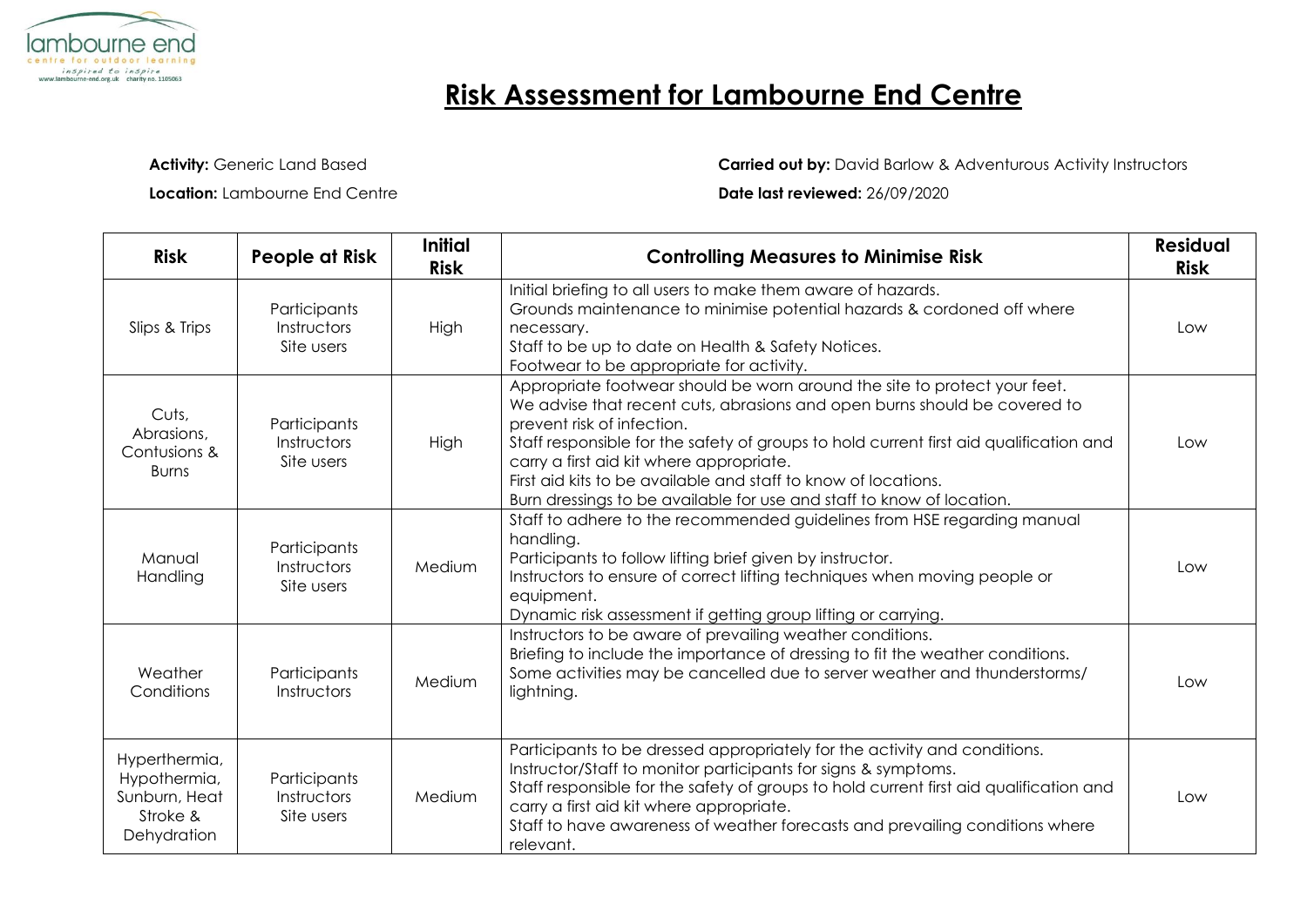

|                                                           |                                           |        | Showers and blankets available on site.<br>Advise Participants to wear sun cream, clothing that covers skin, hats and to<br>carry/ drink more fluids.<br>All Instructors to either have close access to drinking water or to be carrying it.                                                                                                                              |     |
|-----------------------------------------------------------|-------------------------------------------|--------|---------------------------------------------------------------------------------------------------------------------------------------------------------------------------------------------------------------------------------------------------------------------------------------------------------------------------------------------------------------------------|-----|
| Infection From<br><b>Zoonoses</b>                         | Participants<br>Instructors<br>Site users | Medium | Regular checks are made to ensure there are no dead animals in or on activity<br>areas.<br>Fresh cuts, abrasions and open burns should be covered to help prevent<br>infection.<br>Hands should be washed after activities and before eating.<br>All domestic animals on site to be routinely wormed.<br>Correct medical advice to be given following possible infection. | Low |
| Lone Working                                              | Instructors                               | High   | Instructors must carry a radio and/or phone and be able to communicate with<br>another member of staff or emergency services.<br>Dynamic risk assessment to be carried out prior to work.<br>Individuals must not use equipment or carry out maintenance without the<br>required training or if the risk is to be deemed too high.                                        | Low |
| Splinters                                                 | Participants<br>Instructors<br>Site users | Medium | Activity areas and grounds maintenance to minimise potential hazards. Checks<br>made on a regular basis of equipment.<br>Initial briefing where relevant to include awareness of potential splinters.                                                                                                                                                                     | Low |
| Stings from<br>Plants                                     | Participants<br>Instructors<br>Site users | Medium | Briefing to include awareness of such plants.<br>Land maintenance carried out regularly to minimise potential hazards.<br>Antihistamine cream made available on site.                                                                                                                                                                                                     | Low |
| Injury due to<br>escaped<br>animal                        | Participants<br>Instructors<br>Site users | Low    | Radio for assistance to remove animal.<br>Move the group away from animal, Instructor discretion as to whether the session<br>should be momentarily suspended.<br>Instructors to continually dynamic assess if the session continues.                                                                                                                                     | Low |
| Other Site Users                                          | Participants<br>Instructors<br>Site users | Medium | Briefing to include awareness of other site users                                                                                                                                                                                                                                                                                                                         | Low |
| Injury due to<br>equipment<br>failure                     | Participants<br>Instructors<br>Site users | Medium | Safety checks and maintenance carried out by competent person regularly.<br>Equipment to be visually checked when issued to group.                                                                                                                                                                                                                                        | Low |
| Affect of<br>known medical<br>conditions and<br>allergies | Participants<br>Instructors<br>Site users | High   | All relevant medical conditions and/or allergies to be made known to the<br>instructor and for the individual to carry their own medication on them or be<br>given to the instructor at the beginning of the activity.<br>Medical form and/or fire check sheet to be completed and checked before                                                                         | Low |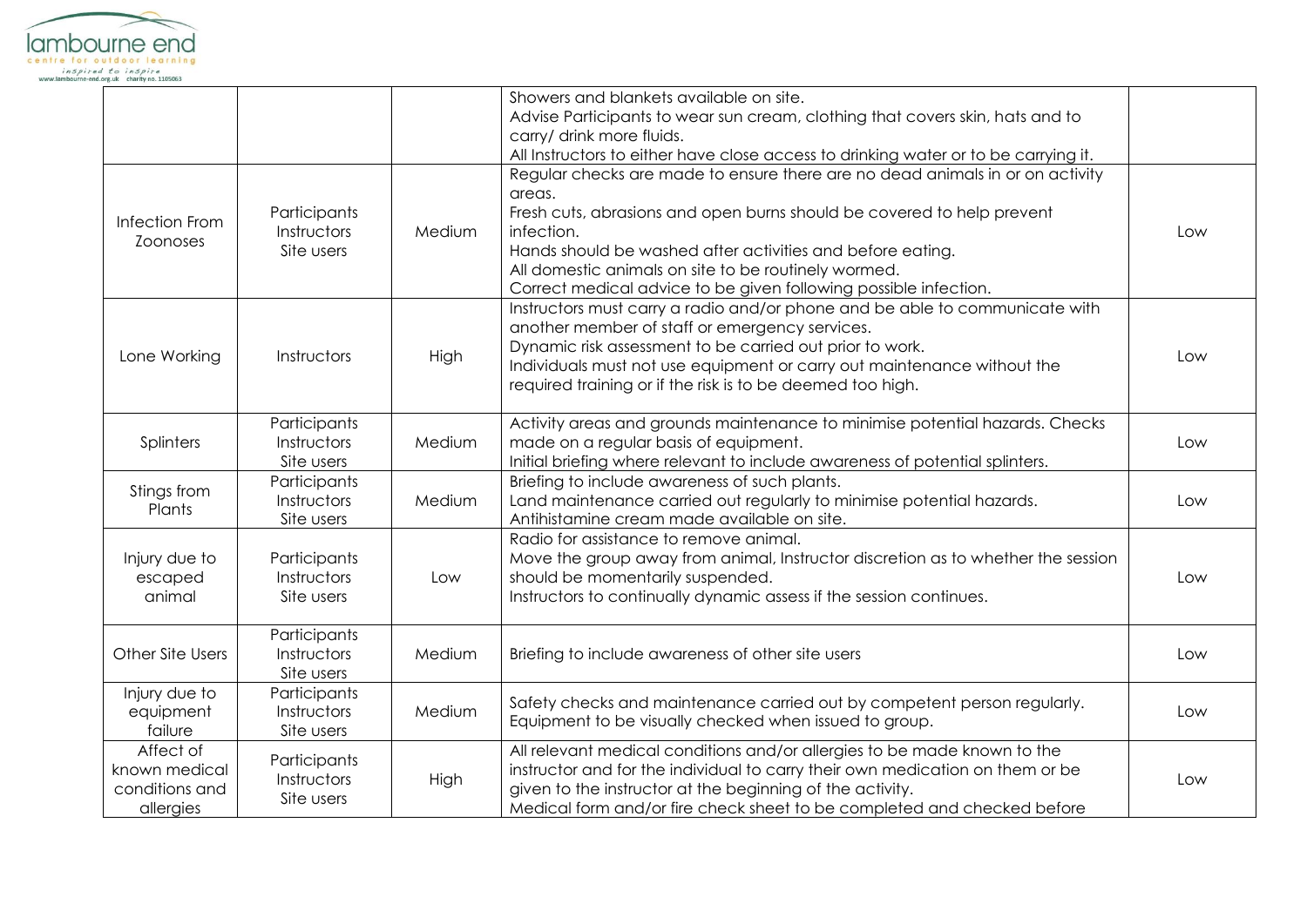

| E.g. Asthma,<br>Epilepsy, Hay<br>fever                |                                           |        | session.<br>Instructors to carry radio/mobile to be able to contact for extra assistance if<br>deemed necessary by the instructor.<br>All instructors to hold current first aid qualification.<br>Crash bag procedure, if necessary.                                                                                                                                                                                                                                                                                                                                                             |     |
|-------------------------------------------------------|-------------------------------------------|--------|--------------------------------------------------------------------------------------------------------------------------------------------------------------------------------------------------------------------------------------------------------------------------------------------------------------------------------------------------------------------------------------------------------------------------------------------------------------------------------------------------------------------------------------------------------------------------------------------------|-----|
| Unauthorised<br>use of Site and<br>equipment          | Participants<br>Instructors<br>Site users | High   | Equipment and tools put away after use.<br>Gates to access areas are closed and where there is a padlock locked after use.<br>Main gate is closed at the end of the working day.<br>All groups briefed on unauthorised areas that are not to be entered without<br>permission or knowledge of Lambourne End staff.<br>A night duty member of staff will be on site each evening when there is a<br>residential group in residence.<br>Night Duty/Lock Up person to check all areas are locked.<br>No entry signs to be visibly displayed.<br>Emergency services to be contacted where necessary. | Low |
| Fire                                                  | Participants<br>Instructors<br>Site users | Medium | All staff to know fire procedure.<br>Liaising briefing to include Fire procedure.<br>Regular fire checks made to ensure system is functioning correctly.<br>Must have access to fire fighting equipment, which is regularly checked by an<br>external contractor.<br>Emergency services to be contacted where necessary.                                                                                                                                                                                                                                                                         | Low |
| Injury to feet<br>due to<br>inappropriate<br>footwear | Participants<br>Instructors<br>Site users | Medium | Instructors to wear enclosed appropriate footwear whilst at work. Participants are<br>to wear appropriate footwear on activities and are advised to wear appropriate<br>footwear at all other times.                                                                                                                                                                                                                                                                                                                                                                                             | Low |
| Injury due to<br>Jewellery<br>being worn              | Participants<br>Instructors               | Medium | We advise jewellery other than stud earrings & a watch to be removed or<br>covered before taking part in adventurous activities; please refer to each<br>individual activity risk assessment for more details.<br>If not possible, Instructor should make an informed decision with regards to<br>participant continuing activity.                                                                                                                                                                                                                                                               | Low |
| Offsite<br>activities                                 | Participants<br>Instructors               | Medium | Instructors to carry radio, mobile phone, water (or have access to) and first aid kit<br>where necessary.<br>Member of staff onsite to informed of late back procedure.<br>Instructors to have a working knowledge of offsite venues; briefing of group to<br>involve staying together, no go area and site boundaries.                                                                                                                                                                                                                                                                          | Low |
| Sprains &<br><b>Strains</b>                           | Participants<br>Instructors<br>Site User  | Low    | Briefing on how to use equipment correctly.<br>Equipment used only when instructed to do so.<br>Grounds maintenance carried out on a regular basis.                                                                                                                                                                                                                                                                                                                                                                                                                                              | Low |